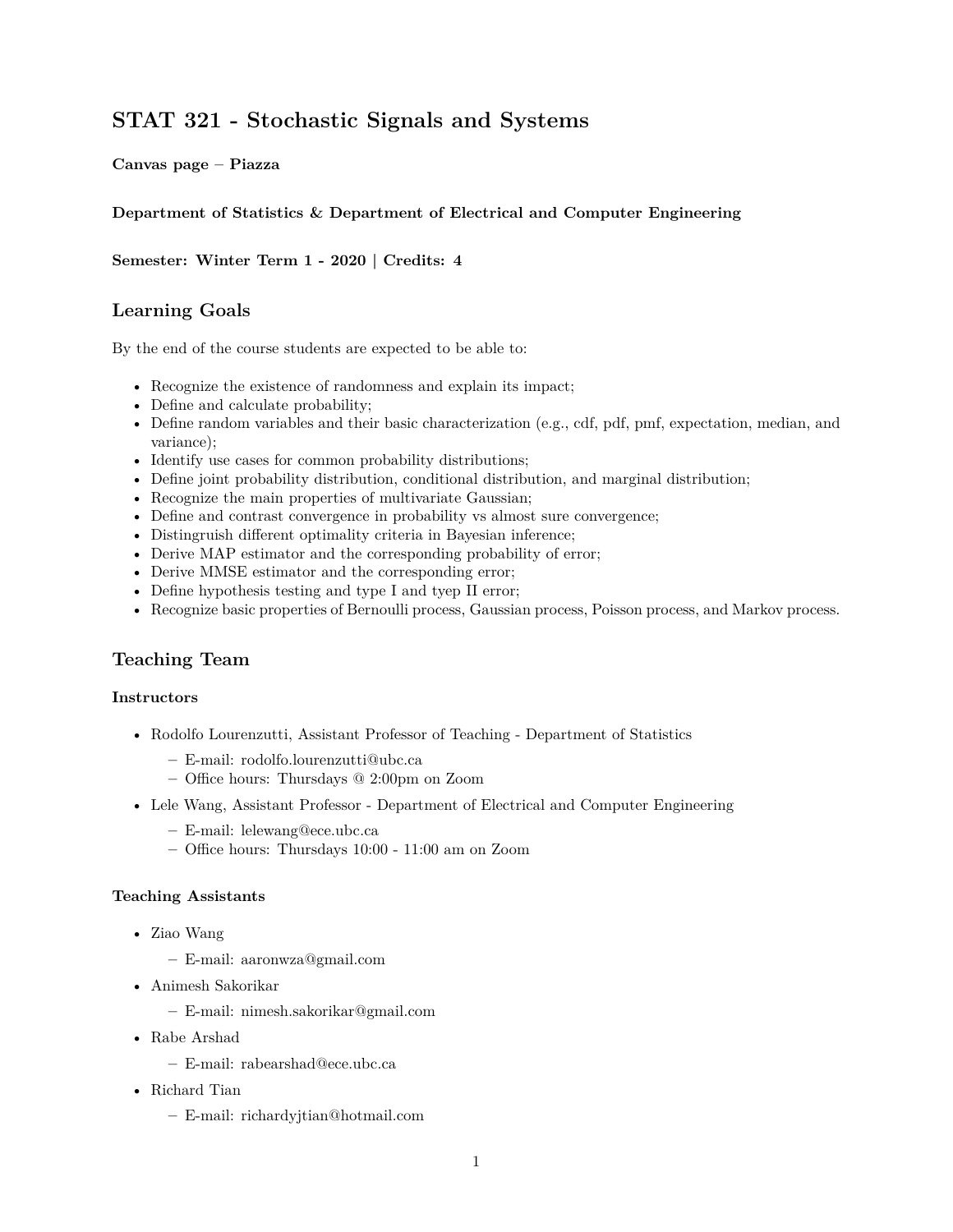# **Deliverables**

| Deliverable       | Weight | Deadline                     |
|-------------------|--------|------------------------------|
| lab <sub>1</sub>  | $2\%$  | $2020 - 09 - 22 \& 23:59$    |
| lab 2             | $2\%$  | $2020 - 09 - 29$ $@$ $23:59$ |
| lab <sub>3</sub>  | $2\%$  | $2020 - 10 - 06$ @ $23:59$   |
| lab 4             | $2\%$  | $2020 - 10 - 13$ $@$ $23:59$ |
| lab 5             | $2\%$  | $2020 - 10 - 20$ $@ 23:59$   |
| lab 6             | $2\%$  | $2020 - 10 - 27$ @ $23:59$   |
| Midterm           | 28\%   | 2020-10-21                   |
| lab 7             | $2\%$  | $2020 - 11 - 03$ $@$ $23:59$ |
| lab 8             | $2\%$  | $2020 - 11 - 10$ $@$ $23:59$ |
| lab 9             | $2\%$  | $2020 - 11 - 17$ @ $23:59$   |
| lab <sub>10</sub> | $2\%$  | 2020-11-24 @ 23:59           |
| lab 11            | $2\%$  | $2020 - 12 - 01$ @ $23:59$   |
| Final exam        | 50%    | TBD                          |

# **Class Meetings**

#### **Topics covered by week**

- Week 1: Basic of probability
- Week 2: Random variables
- Week 3: Random vectors
- Week 4: Multivariate Gaussian
- Week 5: Functions of Random Variables, useful Probability inequalities, probability integral transform theorem
- Week 6: Types of convergence: in probability, almost sure, in distribution
- Week 7: Bayesian inference, maximum a posterior probability (MAP) estimation
- Week 8: Minimum mean square error (MMSE) estimation
- Week 9: Hypothesis testing, classical statistics
- Week 10: Random processes: Bernoulli process, Gaussian process
- Week 11: Random processes: Poisson process
- Week 12: Random processes: Markov process

### **Resources**

In this session, we are going to provide some additional resources in case you want. However, keep in mind that these resources do not map perfectly to the classes' topics. They might not cover some of the material and/or cover additional material.

### **Open source**

- [Introduction to probability](https://drive.google.com/file/d/1VmkAAGOYCTORq1wxSQqy255qLJjTNvBI/view)
	- **–** In fact, you might want to checkout the course website. It can be a useful resource: [https:](https://projects.iq.harvard.edu/stat110) [//projects.iq.harvard.edu/stat110](https://projects.iq.harvard.edu/stat110)
- [Probability Cheatsheet](https://github.com/wzchen/probability_cheatsheet) and [another one](http://web.cs.elte.hu/~mesti/valszam/kepletek)
- [JBstatistics](http://www.jbstatistics.com/) (also on [YouTube\)](https://www.youtube.com/channel/UCiHi6xXLzi9FMr9B0zgoHqA)
- [MIT Open Courseware Introduction to probability](https://ocw.mit.edu/resources/res-6-012-introduction-to-probability-spring-2018/index.htm)